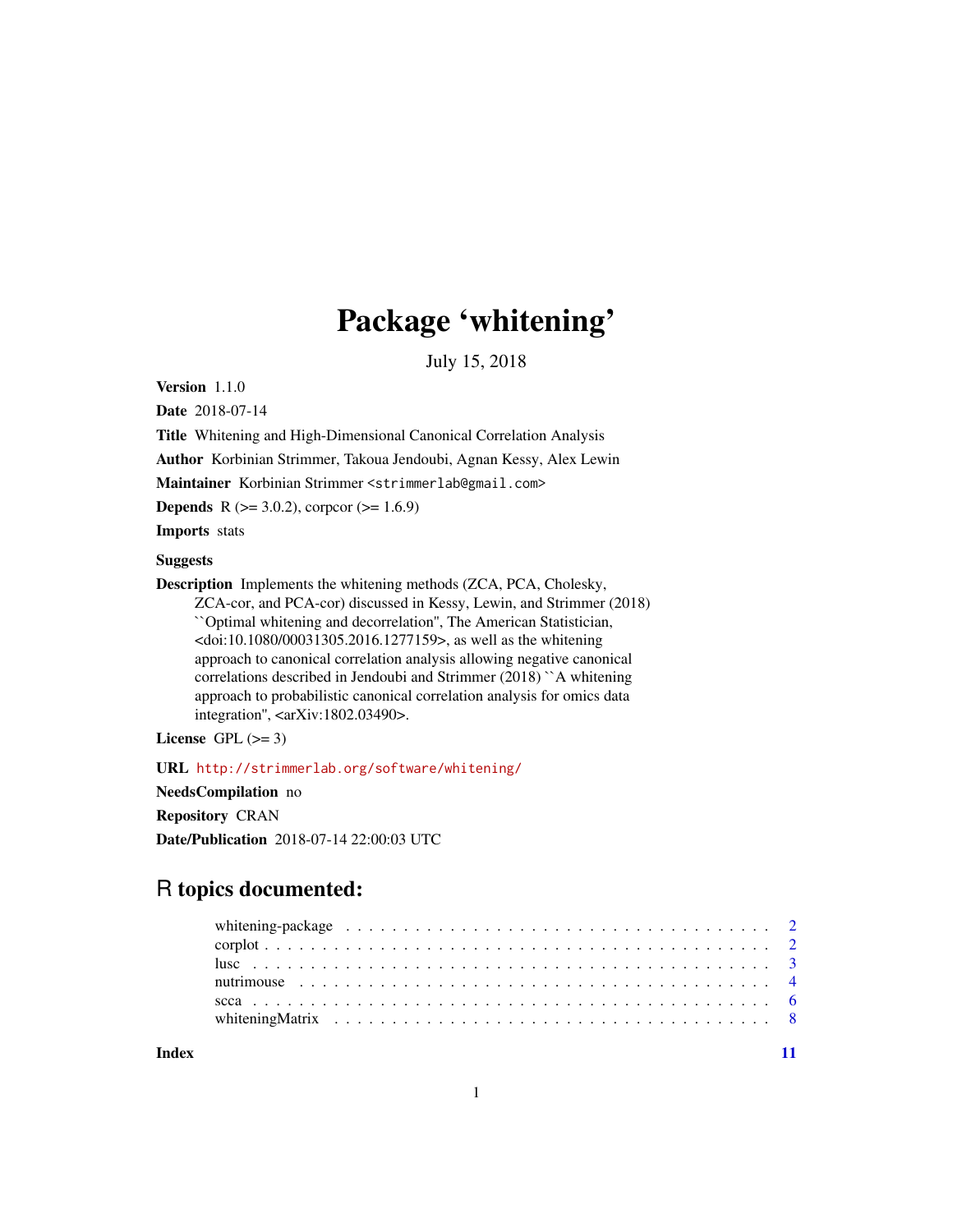<span id="page-1-0"></span>whitening-package *The whitening Package*

# **Description**

The "whitening" package implements the whitening methods (ZCA, PCA, Cholesky, ZCA-cor, and PCA-cor) discussed in Kessy, Lewin, and Strimmer (2018) as well as the whitening approach to canonical correlation analysis allowing negative canonical correlations described in Jendoubi and Strimmer (2018).

# Author(s)

Korbinian Strimmer (<http://strimmerlab.org/>) with Takoua Jendoubi, Agnan Kessy, and Alex Lewin.

# References

Kessy, A., A. Lewin, and K. Strimmer. 2018. Optimal whitening and decorrelation. The American Statistician. <https://doi.org/10.1080/00031305.2016.1277159>

Jendoubi, T., and K. Strimmer 2018. A whitening approach to probabilistic canonical correlation analysis for omics data integration. <https://arxiv.org/abs/1802.03490>

Website: <http://strimmerlab.org/software/whitening/>

# See Also

[whiteningMatrix](#page-7-1). [whiten](#page-7-2), [cca](#page-5-1), and [scca](#page-5-2).

corplot *Plots of Correlations and Loadings*

# **Description**

corplot computes the correlation within and between X and Y and displays the three corresponding matrices visusally.

loadplot computes the squared loadings for X and Y and plots the resulting matrices.

# Usage

corplot(cca.out, X, Y) loadplot(cca.out, numScores)

# Arguments

| cca.out   | output from the scca or cca function. |
|-----------|---------------------------------------|
| X.Y       | input data matrices.                  |
| numScores | number of CCA scores shown in plot.   |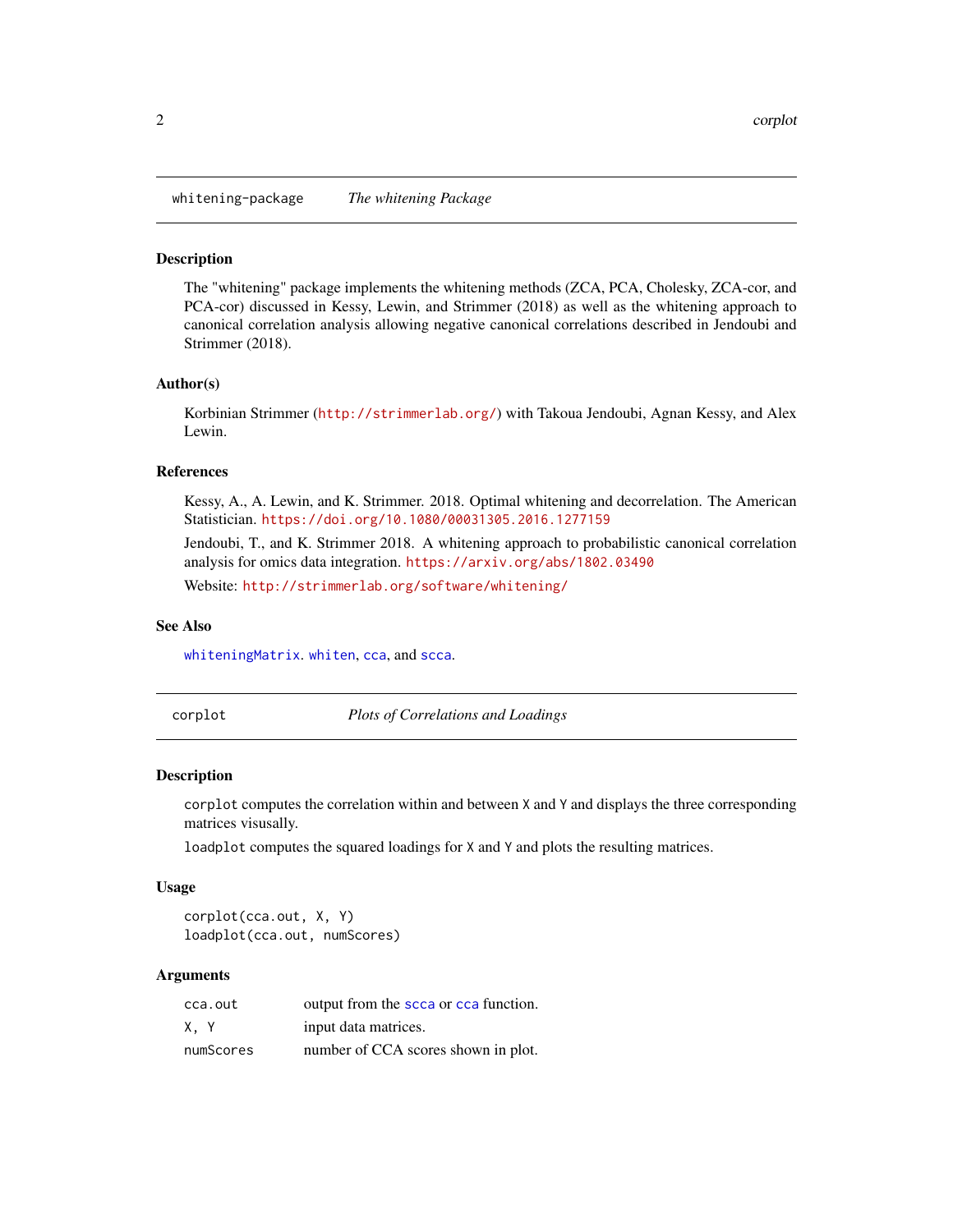<span id="page-2-0"></span>lusc 3

# Value

A plot.

# Author(s)

Korbinian Strimmer (<http://strimmerlab.org>).

Part of the plot code was adapted from the [img.matcor](#page-0-0) function in the CCA package and from the [image.plot](#page-0-0) function in the fields package.

# See Also

[scca](#page-5-2).

lusc *TCGA LUSC Data*

# Description

A preprocessed sample of gene expression and methylation data as well as selected clinical covariates for 130 patients with lung squamous cell carcinoma (LUSC) as available from The Cancer Genome Atlas (TCGA) database (Kandoth et al. 2013).

# Usage

data(lusc)

# Format

lusc\$rnaseq2 is a 130 x 206 matrix containing the calibrated gene expression levels of 206 genes for 130 patients.

lusc\$methyl is a 130 x 234 matrix containing the methylation levels of 234 probes for 130 patients.

sex is a vector recording the sex (male vs. female) of the 130 patients.

packs is the number of cigarette packs per year smoked by each patient.

survivalTime is number of days to last follow-up or the days to death.

censoringStatus is the vital status (0=alive, 1=dead).

# Details

This data set is used to illustrate CCA-based data integration in Jendoubi and Strimmer (2018) and also described in Wan et al. (2016).

# Source

The data were retrieved from TCGA (Kandoth et al. 2014) using the TCGA2STAT tool following the guidelines and the preprocessing steps detailed in Wan et al. (2016).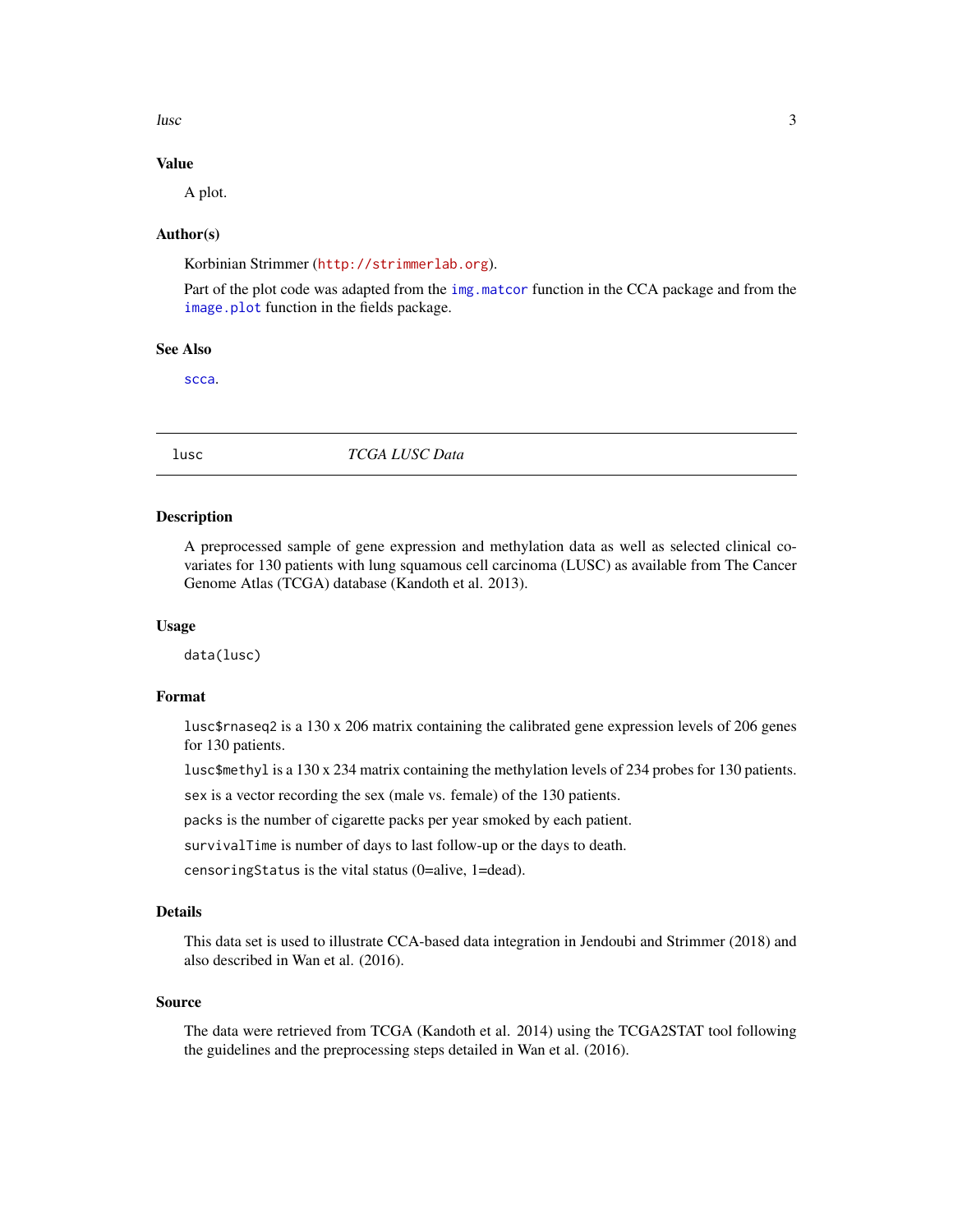# <span id="page-3-0"></span>References

Jendoubi, T., Strimmer, K.: A whitening approach to probabilistic canonical correlation analysis for omics data integration. (2018) <https://arxiv.org/abs/1802.03490>

Kandoth, C., McLellan, M.D., Vandin, F., Ye, K., Niu, B., Lu, C., Xie, M., andJ. F. McMichael, Q.Z., Wyczalkowski, M.A., Leiserson, M.D.M., Miller, C.A., Welch, J.S., Walter, M.J., Wendl, M.C., Ley, T.J., Wilson, R.K., Raphael, B.J., Ding, L.: Mutational landscape and significance across 12 major cancer types. Nature 502, 333–339 (2013). <DOI:10.1038/nature12634>

Wan, Y.-W., Allen, G.I., Liu, Z.: TCGA2STAT: simple TCGA data access for integrated statistical analysis in R. Bioinformatics 32, 952–954 (2016). <DOI:10.1093/bioinformatics/btv677>

# Examples

```
# load whitening library
library("whitening")
# load TGCA LUSC data set
data(lusc)
names(lusc)
#"rnaseq2" "methyl" "sex" "packs"
#"survivalTime" "censoringStatus"
dim(lusc$rnaseq2) # 130 206 gene expression
dim(lusc$methyl) # 130 234 methylation level
## Not run:
library("survival")
s = Surv(lusc$survivalTime, lusc$censoringStatus)
plot(survfit(s ~ lusc$sex), xlab = "Years", ylab = "Probability of survival", lty=c(2,1), lwd=2)
legend("topright", legend = c("male", "female"), lty =c(1,2), lwd=2)
## End(Not run)
```
<span id="page-3-1"></span>nutrimouse *Nutrimouse Data*

# Description

The nutrimouse dataset is a collection of gene expression and lipid measurements collected in a nutrigenomic study in the mouse studying 40 animals by Martin et al. (2007).

# Usage

data(nutrimouse)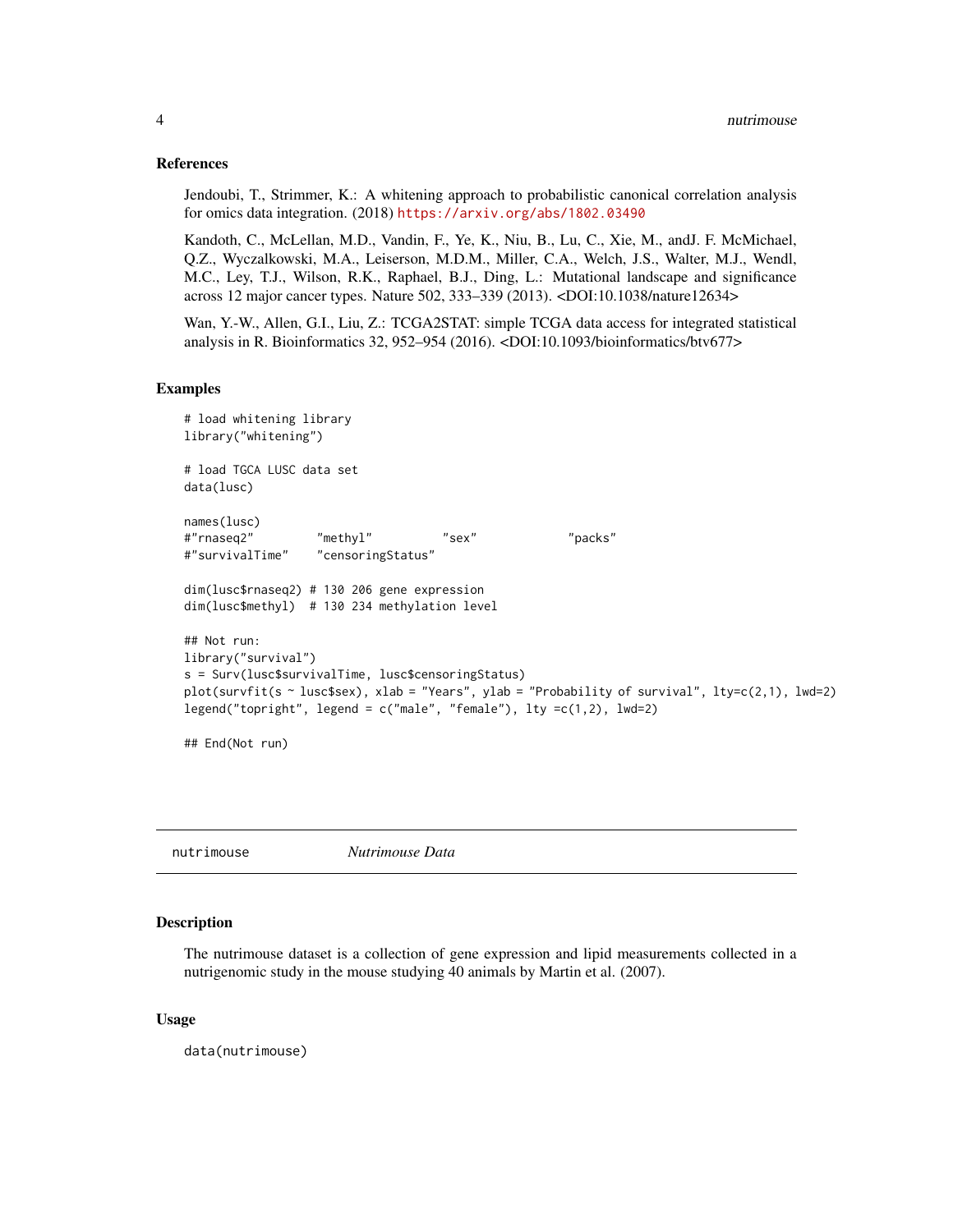# <span id="page-4-0"></span>nutrimouse 5

# Format

A list containing the following components:

gene collects gene expression of 120 genes in liver tissue for 40 mice.

lipid collects concentrations of 21 lipids for 40 mice.

diet describes the diet of each mouse ("coc", "fish", "lin", "ref", or "sun").

genotype describes the genotype of each mouse: wild type ("wt") or PPARalpha deficient ("ppar").

# **Details**

This data set is used to illustrate CCA-based data integration in Jendoubi and Strimmer (2018) and is also described in Gonzalez et al. (2008).

# Source

The original data are available in the CCA R package by Gonzalez et al. (2008), see [nutrimouse](#page-3-1).

# References

Gonzalez, I., Dejean, S., Martin, P.G.P, Baccini, A. CCA: an R package to extend canonical correlation analysis. J. Statist. Software 23:1–13 (2008)

Jendoubi, T., Strimmer, K.: A whitening approach to probabilistic canonical correlation analysis for omics data integration. (2018) <https://arxiv.org/abs/1802.03490>

Martin, P.G.P., Guillou, H., Lasserre, F., Dejean, S., Lan, A., Pascussi, J.-M., Cristobal, M.S., Legrand, P., Besse, P., Pineau, T.: Novel aspects of PPARalpha-mediated regulation of lipid and xenobiotic metabolism revealed through a multigenomic study. Hepatology 54, 767–777 (2007) <DOI:10.1002/hep.21510>

# Examples

```
# load whitening library
library("whitening")
# load nutrimouse data set
data(nutrimouse)
```
dim(nutrimouse\$gene) # 40 120 dim(nutrimouse\$lipid) # 40 21 levels( nutrimouse\$diet ) # "coc" "fish" "lin" "ref" "sun" levels( nutrimouse\$genotype ) # "wt" "ppar"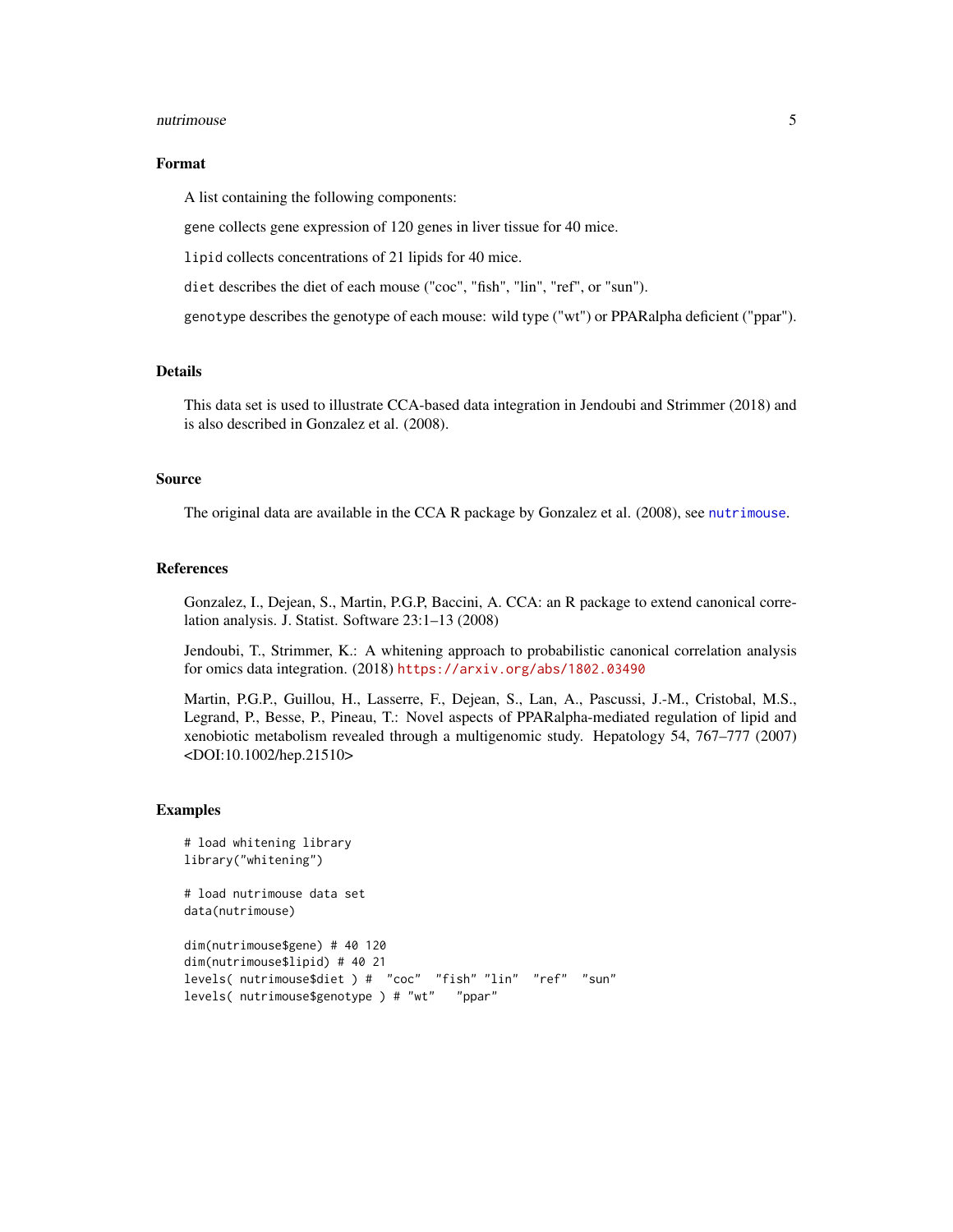# <span id="page-5-1"></span>Description

scca computes canonical correlations and directions using a shrinkage estimate of the joint correlation matrix of  $X$  and  $Y$ .

cca computes canonical correlations and directions based on empirical correlations.

# Usage

scca(X, Y, lambda.cor, scale=TRUE, verbose=TRUE) cca(X, Y, scale=TRUE)

# Arguments

| X          | First data matrix, with samples in rows and variables in columns.                                                                                                                            |
|------------|----------------------------------------------------------------------------------------------------------------------------------------------------------------------------------------------|
| Y          | Second data matrix, with samples in rows and variables in columns.                                                                                                                           |
| lambda.cor | Shrinkage intensity for estimating the joint correlation matrix - see cor. shrink.<br>If not specified this will be estimated from the data.                                                 |
| scale      | Determines whether canonical directions are computed for standardized or raw<br>data. Note that if data are not standardized the canonical directions contain the<br>scale of the variables. |
| verbose    | Report shrinkage intensities-                                                                                                                                                                |

# Details

The canonical directions in this function are scaled in such a way that they correspond to whitening matrices - see Jendoubi and Strimmer (2018) for details. Note that the sign convention for the canonical directions employed here allows purposely for both positive and negative canonical correlations.

The function scca uses some clever matrix algebra to avoid computation of full correlation matrices, and hence can be applied to high-dimensional data sets - see Jendoubi and Strimmer (2018) for details.

cca it is a shortcut for running scca with lambda.cor=0 and verbose=FALSE.

If scale=FALSE the standard deviations needed for the canonical directions are estimated by  $apply(X, 2, sd)$ and  $apply(X, 2, sd)$ .

If  $X$  or  $Y$  contains only a single variable the correlation-adjusted cross-correlations  $K$  reduce to the CAR score (see [carscore](#page-0-0)) described in Strimmer and Zuber (2011).

<span id="page-5-2"></span><span id="page-5-0"></span>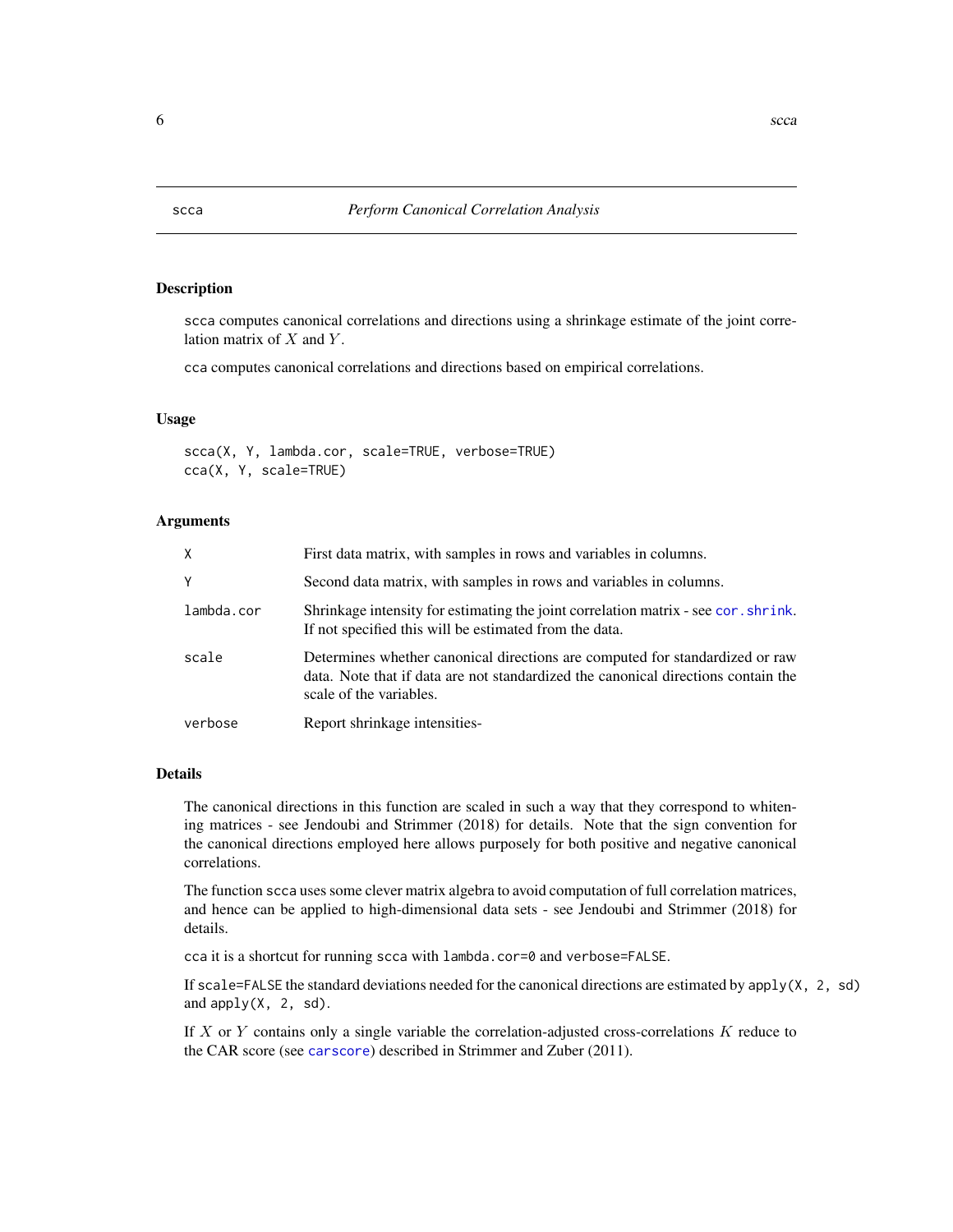# <span id="page-6-0"></span>Value

scca and cca return a list with the following components:

K - the correlation-adjusted cross-correlations.

lambda - the canonical correlations.

WX and WY - the whitening matrices for X and Y, with canonical directions in the rows. If scale=FALSE then canonical directions include scale of the data, if scale=TRUE then only correlations are needed to compute the canonical directions.

PhiX and PhiY - the loadings for X and Y. If scale=TRUE then these are the correlation loadings, i.e. the correlations between the whitened variables and the original variables.

scale - whether data was standardized (if scale=FALSE then canonical directions include scale of the data).

lambda.cor - shrinkage intensity used for estimating the correlations (0 for empirical estimator)

lambda.cor.estimated - indicates whether shrinkage intenstiy was specified or estimated.

# Author(s)

Korbinian Strimmer (<http://strimmerlab.org>) with Takoua Jendoubi.

# References

Jendoubi, T., and K. Strimmer 2018. A whitening approach to probabilistic canonical correlation analysis for omics data integration. <https://arxiv.org/abs/1802.03490>

Zuber, V., and K. Strimmer. 2011. High-dimensional regression and variable selection using CAR scores. Statist. Appl. Genet. Mol. Biol. 10: 34. <DOI:10.2202/1544-6115.1730>

# See Also

[cancor](#page-0-0) and [carscore](#page-0-0).

# Examples

```
# load whitening library
library("whitening")
# example data set
data(LifeCycleSavings)
X = as.matrix( LifeCycleSavings[, 2:3] )
Y = as_matrix(LifeCycleSavings[, - (2:3)]n = nrow(X)colnames(X) # "pop15" "pop75"
colnames(Y) # "sr" "dpi" "ddpi"
# CCA
cca.out = cca(X, Y, scale=True)
```

```
cca.out$lambda # canonical correlations
cca.out$WX # whitening matrix / canonical directions X
cca.out$WY # whitening matrix / canonical directions Y
```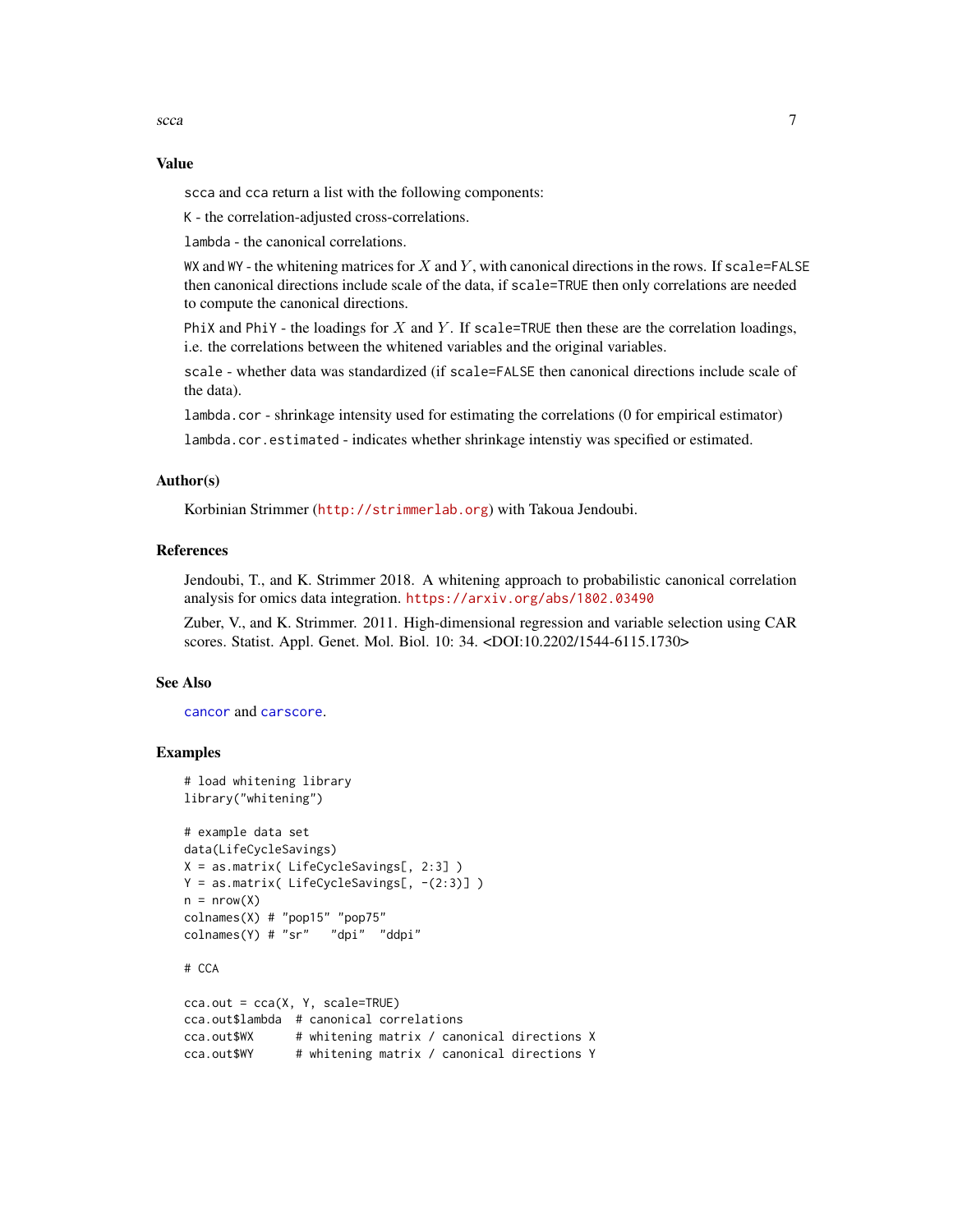```
cca.out$K # correlation-adjusted cross-correlations
cca.out$PhiX # correlation loadings X
cca.out$PhiX # correlation loadings Y
corplot(cca.out, X, Y)
loadplot(cca.out, 2)
# column sums of squared correlation loadings add to 1
colSums(cca.out$PhiX^2)
# CCA whitened data
CCAX = tcrossprod( scale(X), cca.out$WX )
CCAY = tcrossprod( scale(Y), cca.out$WY )
zapsmall(cov(CCAX))
zapsmall(cov(CCAY))
zapsmall(cov(CCAX,CCAY)) # canonical correlations
# compare with built-in function cancor
# note different signs in correlations and directions!
cancor.out = cancor(scale(X), scale(Y))cancor.out$cor # canonical correlations
t(cancor.out$xcoef)*sqrt(n-1) # canonical directions X
t(cancor.out$ycoef)*sqrt(n-1) # canonical directions Y
```

```
## see "User guides, package vignettes and other documentation"
## for examples with high-dimensional data using the scca function
```
<span id="page-7-1"></span>whiteningMatrix *Compute Whitening Matrix and Whiten Data*

# <span id="page-7-2"></span>Description

whiteningMatrix computes the whitening matrix W corresponding to the five natural whitening procedures discussed in Kessy, Lewin, and Strimmer (2018).

whiten whitens data X using the empirical covariance matrix  $cov(X)$  as basis for computing the whitening transformation.

#### Usage

```
whiteningMatrix(Sigma, method=c("ZCA", "PCA", "Cholesky",
                                "ZCA-cor", "PCA-cor"))
whiten(X, method=c("ZCA", "PCA", "Cholesky", "ZCA-cor", "PCA-cor"))
```
<span id="page-7-0"></span>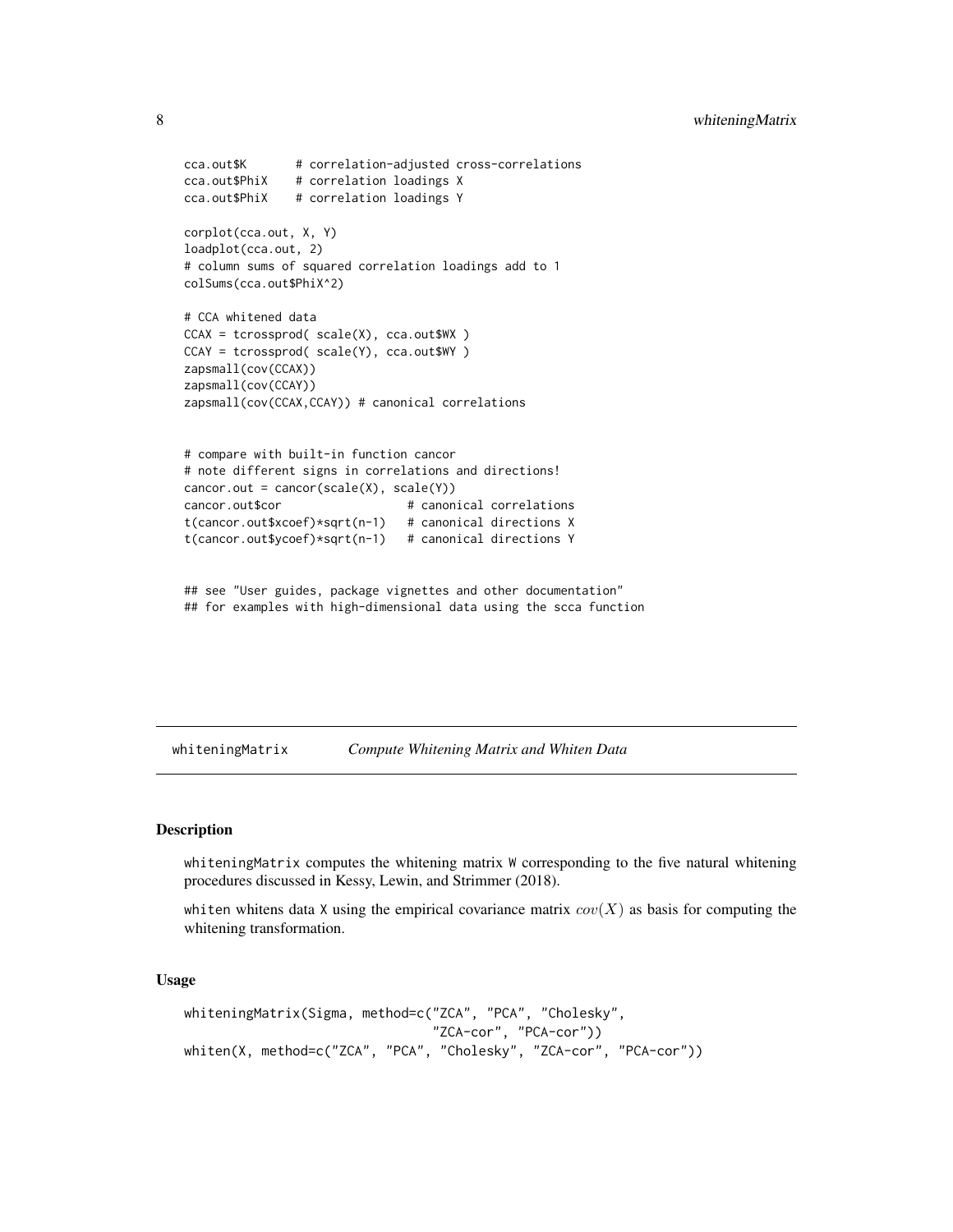# <span id="page-8-0"></span>whitening Matrix 9

# **Arguments**

| Sigma  | Covariance matrix.                                          |
|--------|-------------------------------------------------------------|
| method | Determines the type of whitening.                           |
| X      | Data matrix, with samples in rows and variables in columns. |

# Details

ZCA whitening, or Mahalanobis whitening ensures that the average covariance between whitened and orginal variables is maximal. Likewise, ZCA-cor whitening leads to whitened variables that are maximally correlated (on average) with the original variables.

In contrast, PCA and PCA-cor whitening lead to maximally compressed whitened variables, as measured by squared covariance and correlation, respectively.

Cholesky whitening is the unique whitening procedure that results from lower-triangular positive diagonal cross-covariance and cross-correlations matrices.

In PCA and PCA-cor eigenvector matrices with positive diagonal are used, in order to resolve the sign-ambiguity and also to make cross-correlations and cross-correlations positive diagonal.

For details see Kessy, Lewin, and Strimmer (2018).

ZCA-cor whitening is implicitely employed in computing CAT and CAR scores (cf. [catscore](#page-0-0) and [carscore](#page-0-0)).

Canonical correlation analysis (CCA) can also be understood as a special form form of whitening.

# Value

whiteningMatrix returns a square whitening matrix W.

whiten returns the whitened data matrix  $Z = XW'$ .

# Author(s)

Korbinian Strimmer (<http://strimmerlab.org>) with Agnan Kessy and Alex Lewin.

# References

Kessy, A., A. Lewin, and K. Strimmer. 2018. Optimal whitening and decorrelation. The American Statistician. <https://doi.org/10.1080/00031305.2016.1277159>

# See Also

[catscore](#page-0-0) and [carscore](#page-0-0).

#### Examples

```
# load whitening library
library("whitening")
```
######

# example data set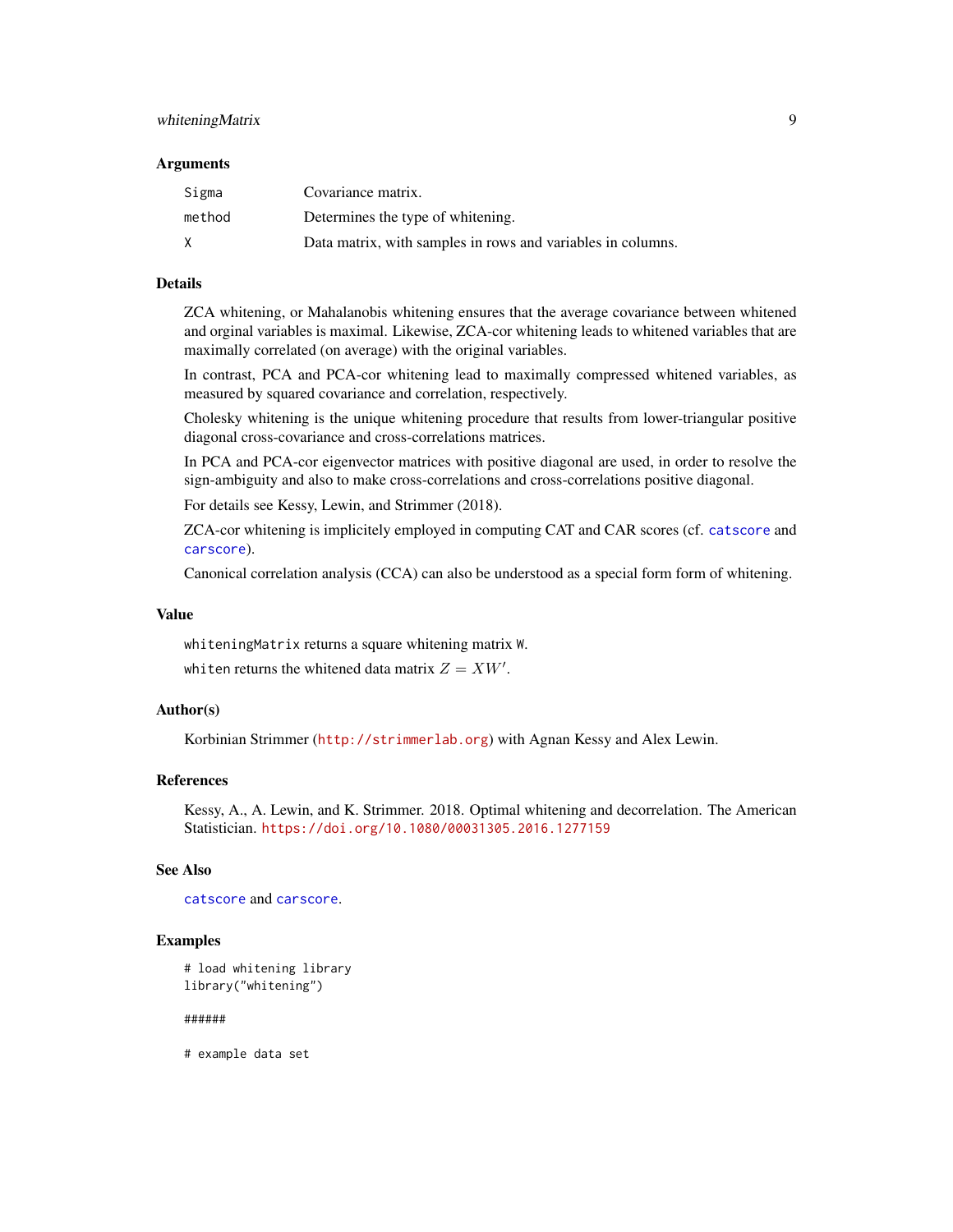```
# E. Anderson. 1935. The irises of the Gaspe Peninsula.
# Bull. Am. Iris Soc. 59: 2--5
data("iris")
X = as_matrix(iris[,1:4])d = ncol(X) # 4n = nrow(X) # 150colnames(X) # "Sepal.Length" "Sepal.Width" "Petal.Length" "Petal.Width"
# estimate covariance
S = cov(X)# ZCA-cor whitening matrix
W.ZCAcor = whiteningMatrix(S, method="ZCA-cor")
# whitened data
Z.ZCAcor.1 = tcrossprod(X, W.ZCAcor)
zapsmall( cov(Z.ZCAcor.1) )
# directly compute whitened data from X
Z.ZCAcor.2 = whiten(X, method="ZCA-cor")
zapsmall( cov(Z.ZCAcor.2) )
```